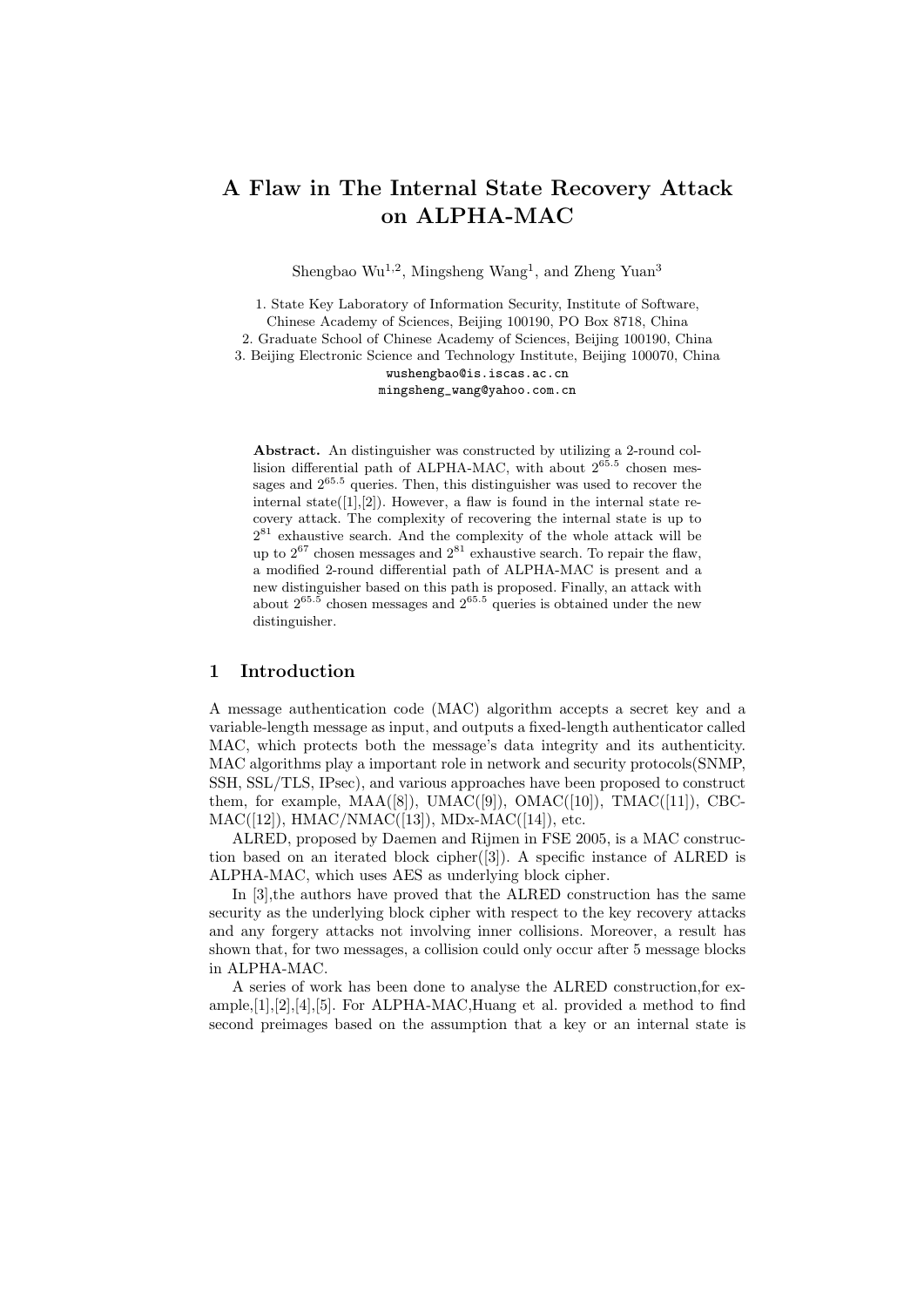known. Under the same assumption, the idea could be used to find internal collisions ([4]). Biryukov et al. proposed a side-channel collision attack on ALPHA-MAC and mounted a selective forgery attack after the internal state had been  $recovered([5]).$ 

In [2] and Part I of [1], firstly, based on the birthday paradox, novel distinguishing attacks on the ALERD construction and ALPHA-MAC with success probability 0.63 are presented, and they can directly lead to forgery attacks. The distinguisher of attacking the ALPHA-MAC is constructed under a 2-round collision differential path of it, with about  $2^{65.5}$  MAC queries and  $2^{65.5}$  chosen messages. Then, this distinguisher is used to recover the internal state  $y_0$ , which is an equivalent subkey. According to the approach of the recovery attack, firstly, when a message pair  $(M^a, M^b)$  which follows the 2-round collision differential path is obtained, it can recover 8 bytes of  $y_{t-3}^a$  and 8 bytes of  $y_{t-3}^b$  respectively (The states when collision occur at *t*-th iteration are  $y_t^a$  and  $y_t^b$ , which means that  $y_t^a$  is equal to  $y_t^b$ .  $y_{t-3}^a$  and  $y_{t-3}^b$  represent the third state before collision). And then, since only 8 bytes of  $y_{t-3}^a$  is unknown, all  $2^{64}$  possible internal states of *y*<sub>0</sub> can be recovered by searching all the  $2^{64}$  possible values of  $y_{t-3}^a$  and taking of *y*<sub>*t*−3</sub> and taking the corresponding part of inverse input message *M<sup>a</sup>* as decryption subkey. Finally, for each *y*<sub>0</sub>, compute the corresponding  $y_{t-3}^b$  with  $M^b$  to filter the wrong guesses. The complexity of recovery attack on  $y_0$  is at most  $2^{65}$  exhaustive search since two pair of collision messages can ensure the right  $y_0$ . The whole attack's complexity is the same as the distinguishing attack, whose time complexity and data complexity are both 2<sup>65</sup>*.*<sup>5</sup> .

However,we find a flaw in the first step of recovering the internal state,when the recovery attack attempts to recover 8 bytes of state  $y_{t-3}^a$  and 8 bytes of state *y*<sup>*b*</sup><sub>*t*</sub><sup>*a*</sup>. The result is that we can only recover 6 bytes of  $y_{t-3}^a$  and 6 bytes of  $y_{t-3}^b$ and we should guess 10 bytes of  $y_{t-3}^a$  to recover  $y_0$ . The whole attack's time complexity is now dominated by the exhaustive search, which is  $2^{81}$  at least.

This paper is organized as follows: Section 2, some notations and a brief introduction of ALRED and ALPHA-MAC is given. We also introduce a lemma about computing the expected number of collisions between two sets. In section 3, we point out the flaw in the recovery attack on internal state  $y_0$  in [1],[2] and analyse the complexity of whole attack. In section 4, a modified 2-round differential path is introduced and an attack with complexity of about 2<sup>65</sup>*.*<sup>5</sup> chosen messages and 2<sup>65</sup>*.*<sup>5</sup> queries is obtained. Finally, we conclude this paper in section 5.

## **2 Notations And Backgrounds**

Some notations are defined and a brief introduction of ALRED and ALPHA-MAC is given in this section firstly. Then, a lemma of computing the expected number of collisions between two sets is introduced.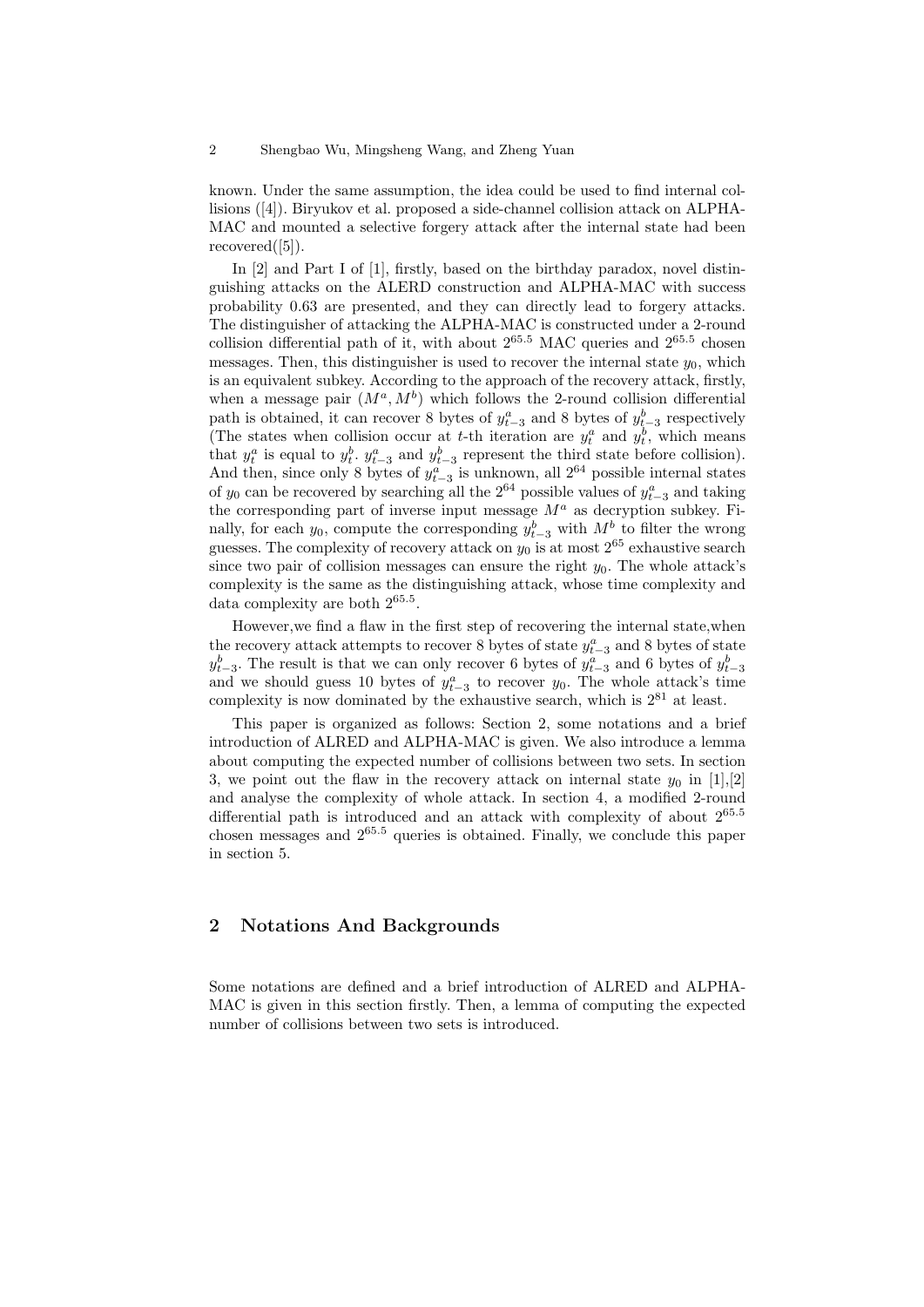#### **2.1 Notations**

| $S, S^{-1}$   | the S-box and inverse S-box of AES.                             |
|---------------|-----------------------------------------------------------------|
| $T,T^{-1}$    | the matrix of MixColumns transformation and its inverse matrix. |
| Rank(A)       | the rank of matrix <b>A</b>                                     |
| $\triangle X$ | the XOR differential X and $X'$                                 |
| М             | a message has the form $M = (x_1, x_2,  x_t)$                   |
| $x_i$         | the <i>i</i> -th message word                                   |
| $y_i$         | the state after the <i>i</i> -th iteration                      |
| $z_i$         | the intermediate state after the Subbytes in $i$ -th iteration  |

The state in ALPHA-MAC is exhibited as a 4 *×* 4 two dimensional array of bytes indexed as:

| Ω |   | $\overline{c}$ | 3 |
|---|---|----------------|---|
| 4 | 5 | 6              |   |
| 8 | 9 | 10             |   |
|   | 3 | 14             | 5 |

The symbol  $y_{i,j}$  presents the *j*-th byte in the state after the *i*-th iteration. And the symbol  $z_{i,j}$  has similar meaning.

#### **2.2 A Brief Introduction of ALRED And ALPHA-MAC**

The MAC construction ALRED is depicted in Fig.1. Its construction is based on an iterated block cipher. The length of key *K* equals to that of the underlying block cipher. The length of message is a multiple of  $l_w$  bits.

For a given message  $M = (x_1, x_2, ..., x_t)$ , a tag can be computed by executing the following steps in-order.

- **–** Initialization:An all-zero block is adopted as the initial state and the block cipher is applied to it, i.e.,  $y_0 = Enc_K(0)$ .
- **–** Chaining:For every message word *x<sup>i</sup>* , firstly, maps the bits of the message word to an injection input that has the same dimensions as a sequence of *r*round subkeys of the block cipher. Then, a sequence of *r*-round block cipher function is applied to the state, with the round subkeys replaced by the injection input,i.e., $y_i = f(y_{i-1,x_i})$ , for  $i = 1, 2, ..., t$ .
- $-$  Final transformation: The full block cipher is applied to the state  $y_t$ , and the MAC tag is the first  $l_m$  bits of the final state,i.e., $Tag = Trunc(Enc_K(y_t)).$

By using AES as the underlying block cipher and 1-round AES as the iteration function, a specific instance of ALRED named ALPHA-MAC is obtained. Similar to AES, the ALPHA-MAC supports key length of 16, 24 and 32 bytes. The message word length is 4 bytes and the padding method is to append a single 1 followed by the minimum number of 0 bits such that the result is a multiple of 32.

The injection layout places the 4 bytes of each message word  $x_i = (x_{i,0}, x_{i,1}, x_{i,2},$  $x_{i,3}$ ) into a  $4 \times 4$  array as follows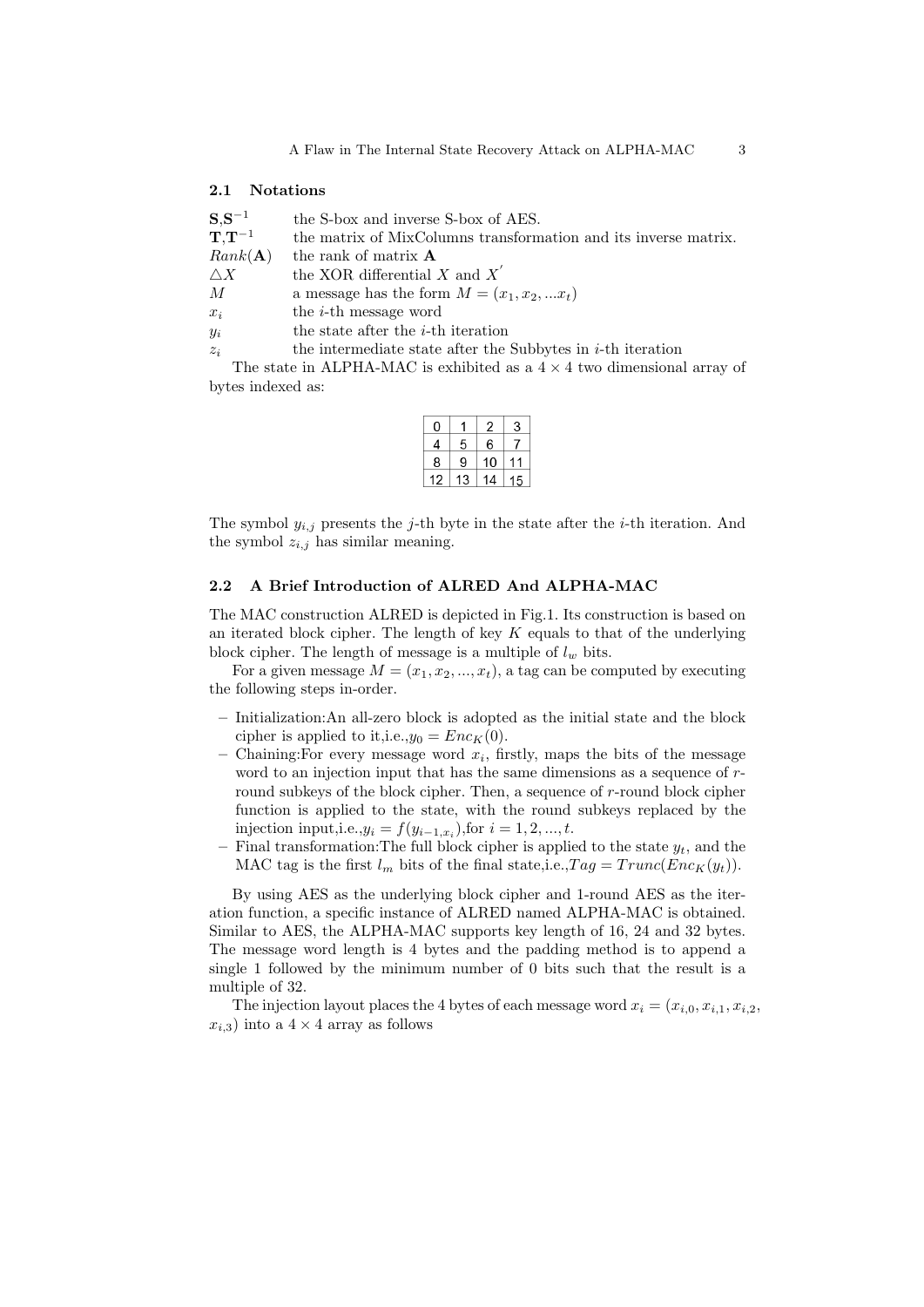$$
\left(\begin{array}{l}x_{i,0} \ 0 \ x_{i,1} \ 0 \ 0 \ 0 \ 0 \ 0 \\ x_{i,2} \ 0 \ x_{i,3} \ 0 \ 0 \ 0 \ 0 \end{array}\right).
$$

Since the length of round key in AES is 16 bytes and can be represented in a 4*×*4 array, the result of injection layout can be adopted as the corresponding 128 bit round key. Like AES, the ALPHA-MAC round function contains four consecutive transformations: AddRoundKey(*AK*),SubBytes(*SB*),ShiftRows(*SR*),and MixColumns(*MC*).

In this article, *AK−*<sup>1</sup> *, SB−*<sup>1</sup> *, SR−*<sup>1</sup> and *MC−*<sup>1</sup> are used to represent the inverse process of *AK, SB, SR* and *MC* respectively.



Fig.1. ALRED construction

#### **2.3 Collision Between Two Sets**

Given two subsets  $N_1$  and  $N_2$ , each obtained by selecting elements at random from a large set **N**. And both of them have no inner collisions, i.e., there is not exist two elements a and b in  $N_1$  (or  $N_2$ ) satisfy  $a = b$ . We have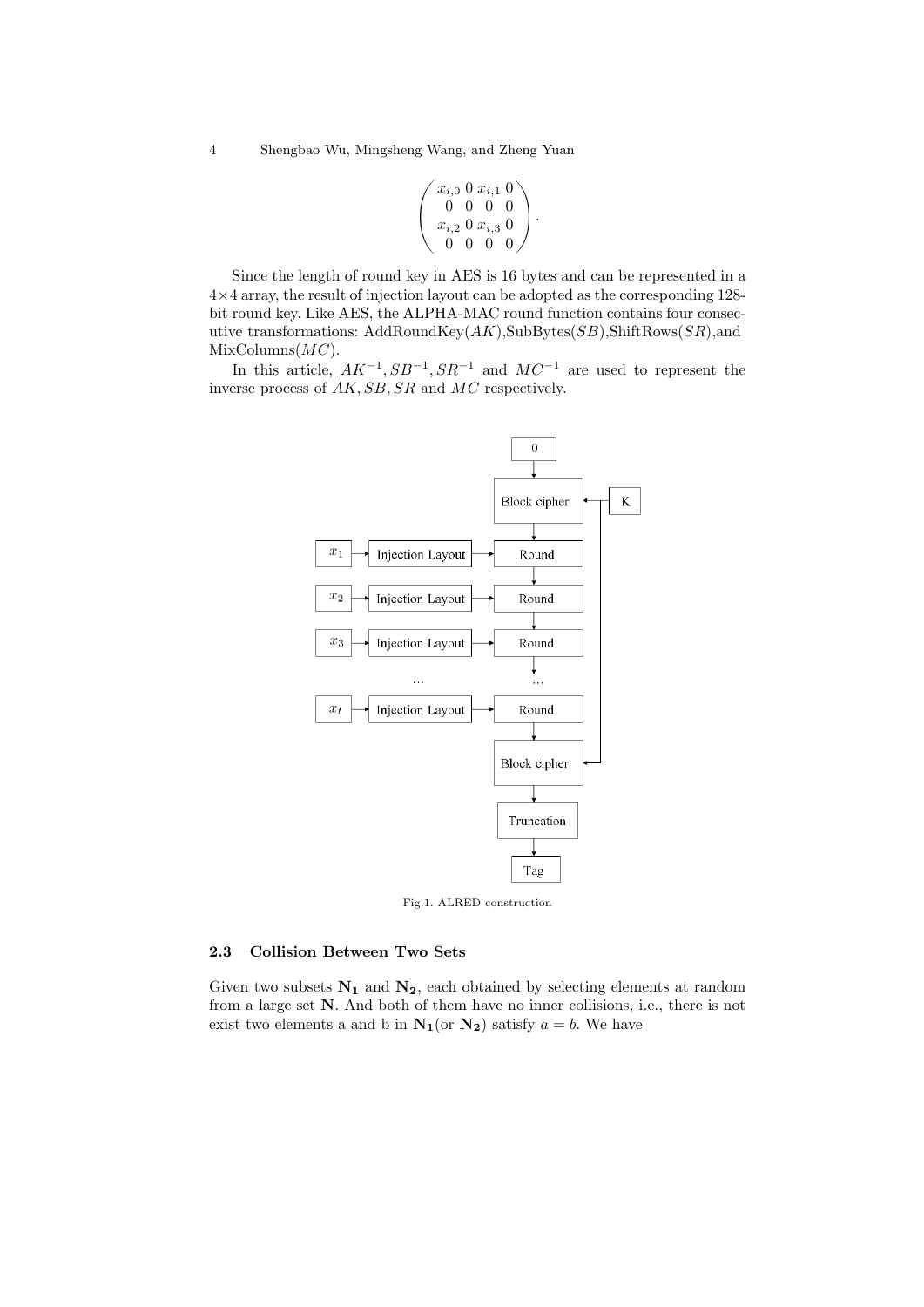**Lemma 1.** *([7])* The expected number of collision between  $N_1$  *and*  $N_2$  *is:*  $\frac{n_1 \times n_2}{n}$ , *where*  $n_1$ ,  $n_2$  *and n represented the number of elements of*  $N_1$ ,  $N_2$  *and*  $N$  *respectively.*

# **3 The Flaw in the Original Article**

Utilizing the 2-round differential path and Fact 1 to Fact 3 in article [1],  $(y_{t-2,0}^a,$  $y_{t-2,0}^b, y_{t-2,10}^a, y_{t-2,10}^b$  can be recovered. Use these results and Fact 4 in [1],  $(y_{t-3,0}^a, y_{t-3,0}^b, y_{t-3,2}^a, y_{t-3,2}^b, y_{t-3,8}^a, y_{t-3,8}^b, y_{t-3,10}^a, y_{t-3,10}^b)$  can be recovered. Then, the correct  $(y_{t-3,5}^a, y_{t-3,15}^a, y_{t-3,5}^b, y_{t-3,15}^b)$  is claimed to be found by the following four linear equations

$$
\triangle z_{t-2,5} = \mathbf{S}(y_{t-3,5}^a) \oplus \mathbf{S}(y_{t-3,5}^b)
$$
 (1)

$$
\triangle z_{t-2,15} = \mathbf{S}(y_{t-3,15}^a) \oplus \mathbf{S}(y_{t-3,15}^b)
$$
 (2)

$$
y_{t-2,0}^a = 2\mathbf{S}(y_{t-3,0}^a \oplus x_{t-2,0}^a) \oplus 3\mathbf{S}(y_{t-3,5}^a) \oplus \mathbf{S}(y_{t-3,10}^a \oplus x_{t-2,3}^a) \oplus \mathbf{S}(y_{t-3,15}^a)
$$
 (3)

$$
y_{t-2,0}^b = 2\mathbf{S}(y_{t-3,0}^b \oplus x_{t-2,0}^b) \oplus 3\mathbf{S}(y_{t-3,5}^b) \oplus \mathbf{S}(y_{t-3,10}^b \oplus x_{t-2,3}^b) \oplus \mathbf{S}(y_{t-3,15}^b)
$$
(4)

*Remark 1.* In [1] and [2], the position of coefficients 2 and 3 in equations (3) and (4) has been changed. According to the matrix of **T** ([6]), it's not right.

However, we find that the solution of these four linear equations is not unique.

Proposition 1. From equation (1) to equation (4),  $2^8$  solutions can be found.

*Proof.* Let  $\mathbf{X} = (S(y_{t-3,5}^a), S(y_{t-3,15}^a), S(y_{t-3,5}^b), S(y_{t-3,15}^b))^T$  and  $\mathbf{Y} = (\triangle z_{t-2,5}, \triangle z_{t-2,5}^b)$  $\triangle z_{t-2,15}, y^a, y^b)^T$ , where  $y^i = y^i_{t-2,0} \oplus 2S(y^i_{t-3,0} \oplus x^i_{t-2,0}) \oplus S(y^i_{t-3,10} \oplus x^i_{t-2,3}), i =$ *a* or *b*. Then we can rewrite equation (1) to  $(4)$  as

$$
\mathbf{A} \cdot \mathbf{X} = \mathbf{Y} \tag{5}
$$

where

$$
\mathbf{A} = \begin{pmatrix} 1 & 0 & 1 & 0 \\ 0 & 1 & 0 & 1 \\ 3 & 1 & 0 & 0 \\ 0 & 0 & 3 & 1 \end{pmatrix} \tag{6}
$$

Firstly, the linear equation system (5) is educed form the message pair which satisfies the 2-round differential path. We know that it has a solution at least. Then,  $Rank(A)$  is 3 means that the number of **X** which satisfies this linear equation system is  $2^8$  in the field  $\mathbf{F}_{2^8}$ . Since the S-box of AES is a bijection, we can find  $2^8$   $(y_{t-3,5}^a, y_{t-3,15}^a, y_{t-3,5}^b, y_{t-3,15}^b)$  to satisfy linear equation (1) to (4). *⊓⊔*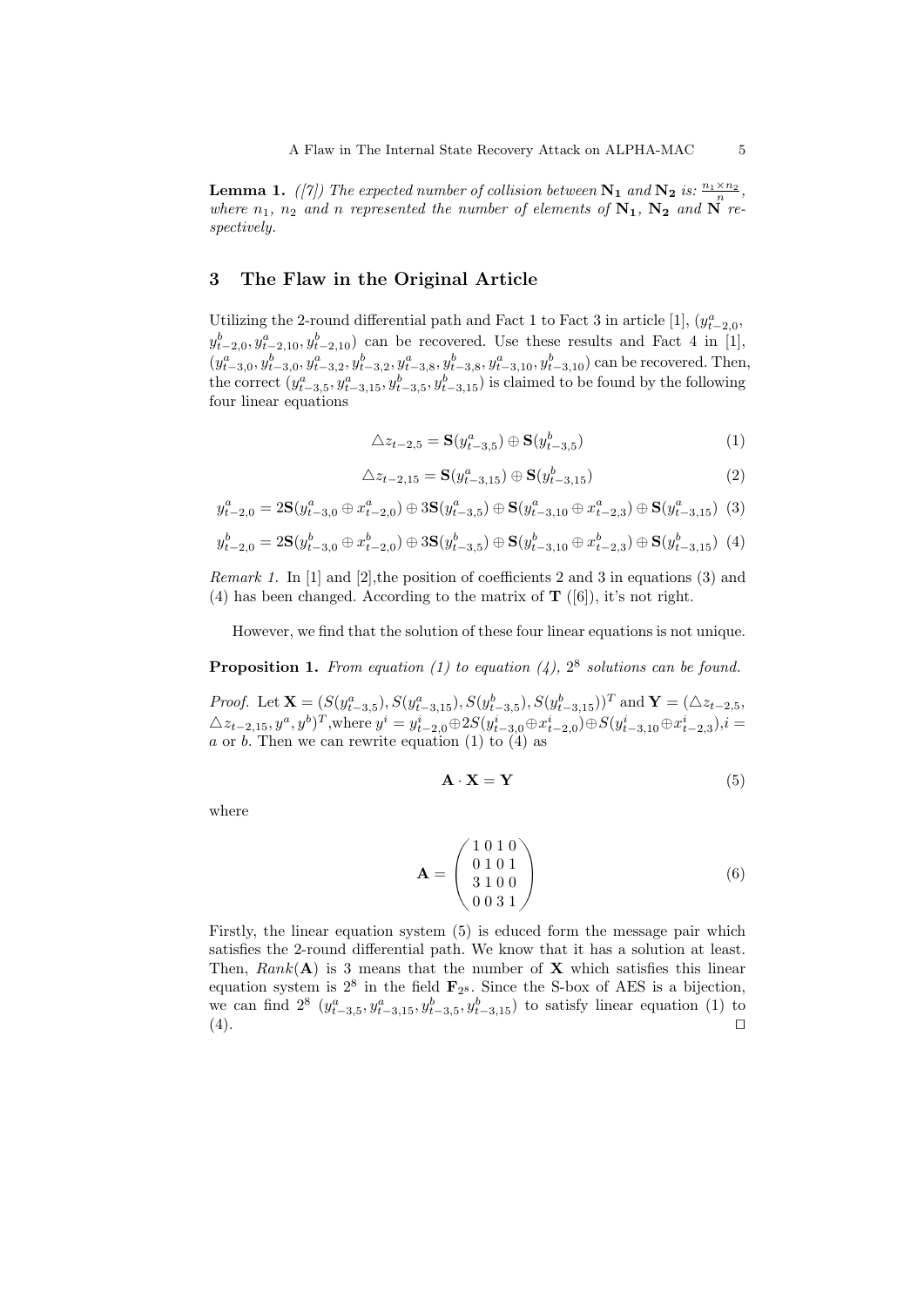In fact, if we obtain a solution of  $(y_{t-3,5}^a, y_{t-3,15}^a, y_{t-3,5}^b, y_{t-3,15}^b)$ , we can construct all solutions. They have the form  $(\mathbf{S}^{-1}(\mathbf{S}(y_{t-3,5}^a) \oplus \delta), \mathbf{S}^{-1}(\mathbf{S}(y_{t-3,15}^a) \oplus$  $(3\delta), S^{-1}(\mathbf{S}(y_{t-3,5}^b) \oplus \delta), \mathbf{S}^{-1}(\mathbf{S}(y_{t-3,15}^b) \oplus 3\delta)),$  where  $\delta \in \mathbf{F}_{2^8}$ .

Similarly, from the equations

$$
\begin{split} &\triangle z_{t-2,7}=\mathbf{S}(y_{t-3,7}^a)\oplus\mathbf{S}(y_{t-3,7}^b),\\ &\triangle z_{t-2,13}=\mathbf{S}(y_{t-3,13}^a)\oplus\mathbf{S}(y_{t-3,13}^b),\\ &y_{t-2,10}^a=\mathbf{S}(y_{t-3,2}^a\oplus x_{t-2,1}^a)\oplus\mathbf{S}(y_{t-3,7}^a)\oplus2\mathbf{S}(y_{t-3,8}^a\oplus x_{t-2,2}^a)\oplus3\mathbf{S}(y_{t-3,13}^a),\\ &y_{t-2,10}^b=\mathbf{S}(y_{t-3,2}^b\oplus x_{t-2,1}^b)\oplus\mathbf{S}(y_{t-3,7}^b)\oplus2\mathbf{S}(y_{t-3,8}^b\oplus x_{t-2,2}^b)\oplus3\mathbf{S}(y_{t-3,13}^b). \end{split}
$$

given in [1],we have

**Proposition 2.** 2 8 *solutions can be found by solving the four linear equations above to recover*  $(y_{t-3,7}^a, y_{t-3,13}^a, y_{t-3,7}^b, y_{t-3,13}^b)$ .

*Proof.* Since the rank of the coefficient matrix of these four equations is also 3. Similar to proposition 1, we know 2<sup>8</sup> solutions can be obtained. <del>□</del>

Next, we analyse the recovery attack's complexity in [1] and [2]. According to proposition 1, 2 and the form of solutions, we can only recover 6 effective bytes of  $y_{t-3}^a$  and 6 effective bytes of  $y_{t-3}^b$  respectively. So, if we want to recover the internal state *y*0, besides guessing all the 2<sup>64</sup> possibilities of the rest 8 bytes of  $y_{t-3}^a$  (i.e.  $y_{t-3,1}^a$ ,  $y_{t-3,3}^a$ ,  $y_{t-3,4}^a$ ,  $y_{t-3,6}^a$ ,  $y_{t-3,9}^a$ ,  $y_{t-3,11}^a$ ,  $y_{t-3,12}^a$ ,  $y_{t-3,14}^a$ ), we have to guess one byte of  $(y_{t-3,5}^a, y_{t-3,15}^a)$  and one byte of  $(y_{t-3,7}^a, y_{t-3,13}^a)$  respectively. For each collision message pair  $(M^a, M^b)$ , 2<sup>80</sup> different  $y_0$  can be computed from  $y_{t-3}^a$ . However, since we only know 6 bytes of  $y_{t-3}^b$ , a *y*<sub>0</sub> survives randomly with probability 2*−*<sup>48</sup> after the filter-out process. So, 2<sup>32</sup> *y*<sup>0</sup> can be obtained from a collision message pair and the correct  $y_0$  must be in them. More collision message pairs are needed to find out the right *y*0.

How many collision message pairs should we obtain to make sure we can detect the right  $y_0$ ? Under the assumption that every element which survives the filter-out process is random, 2 collision message pairs is enough to detect the right  $y_0$  by Lemma 1. Because the expected number of collision is  $\frac{2^{32} \times 2^{32}}{2^{128}}$  $\frac{2 \times 2^{32}}{2^{128}} = 2^{-64}$ except the right  $y_0$ .

Another problem is the data complexity. From the birthday paradox, the distinguishing attack's success rate is 0.63, which is also the success rate of a collision occurs. At least 3 structures should be constructed to ensure 2 collisions occurs with probability greater than  $\frac{1}{2}$ .

**Complexity Evaluation.** Both the time complexity and the data complexity are now dominated by the recovery attack. The time complexity is  $2 \times 2^{80} = 2^{81}$ exhaustive search and the data complexity is  $3 \times 2^{65.5} \approx 2^{67}$  chosen messages.

**Success Rate.** The success rate of distinguishing attack is 0*.*63 when we run it once. Now, we run it 3 times to find out the right  $y_0$ . So, the distinguishing attack's success rate is

$$
1 - (1 - 0.63)^3 \approx 0.95.
$$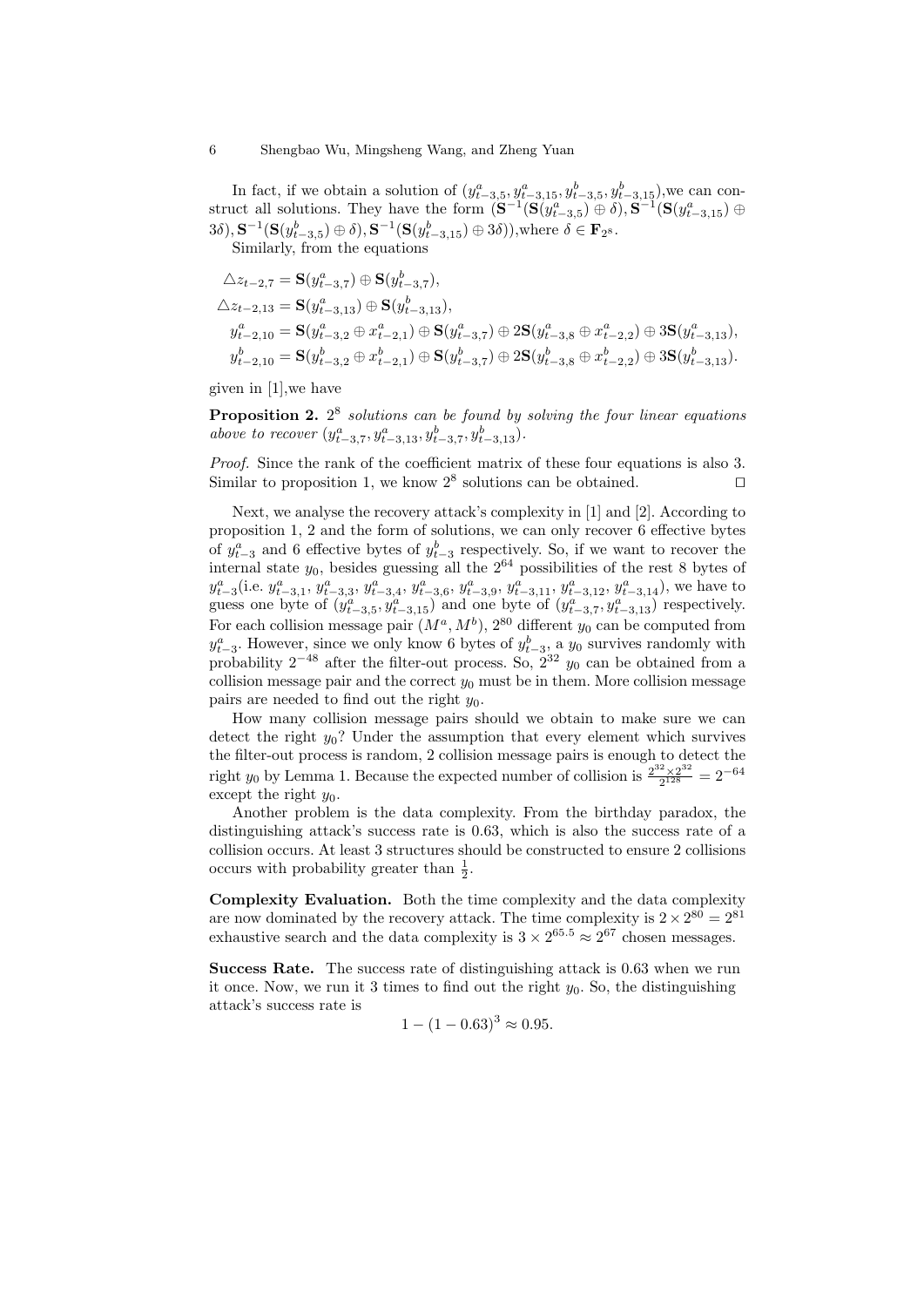And the success rate of the recovery attack is

$$
3 \times 0.63^2 \times 0.37 + 0.63^3 \approx 0.69.
$$

#### **4 Modified Differential Path and Internal State Recovery**

The correspondence of the coefficients in equation (3) and (4) leads to the nonunique solutions in proposition 1 and proposition 2. In this section, we present a modified 2-round differential path and use this differential path to construct a new distinguisher. Finally, the distinguisher is used to recover the internal state with about  $2^{65.5}$  chosen messages and  $2^{65.5}$  queries.

#### **4.1 Modified Differential Path**

The modified differential path is shown in Fig.2.



Fig.2. Modified Differential Path

From the differential path, we observe that all bytes in  $\Delta y_{t-1}$  are zero except  $\triangle y_{t-1,0}$  and  $\triangle y_{t-1,10}$ , which equal to  $\triangle x_{t,0}$  and  $\triangle x_{t,2}$  respectively. We have

$$
(\Delta z_{t-1,0}, \Delta z_{t-1,5}, \Delta z_{t-1,10}, \Delta z_{t-1,15})^T = \mathbf{T}^{-1}(\Delta x_{t,0}, 0, 0, 0)
$$
(7)

$$
(\Delta z_{t-1,2}, \Delta z_{t-1,7}, \Delta z_{t-1,8}, \Delta z_{t-1,13})^T = \mathbf{T}^{-1}(0, 0, \Delta x_{t,2}, 0)
$$
\n(8)

Since all elements in the  $\mathbf{T}^{-1}$  are nonzero, there are 8 nonzero bytes in  $\Delta z_{t-1}$ as shown in Fig.2.

Given two messages  $M^a = (x_1^a, x_2^a, ..., x_{t-1}^a, x_t^a)$  and  $M^b = (x_1^b, x_2^b, ..., x_{t-1}^b, x_t^b)$ that follow the 2-round differential path in Fig.2, Fact 1 to Fact 3 in [1] are still correct(the difference is that we choose the messages corresponding to the modified differential path here). And we can use the modified differential path to recover some more information of  $y_{t-2}^a$  and  $y_{t-2}^b$ .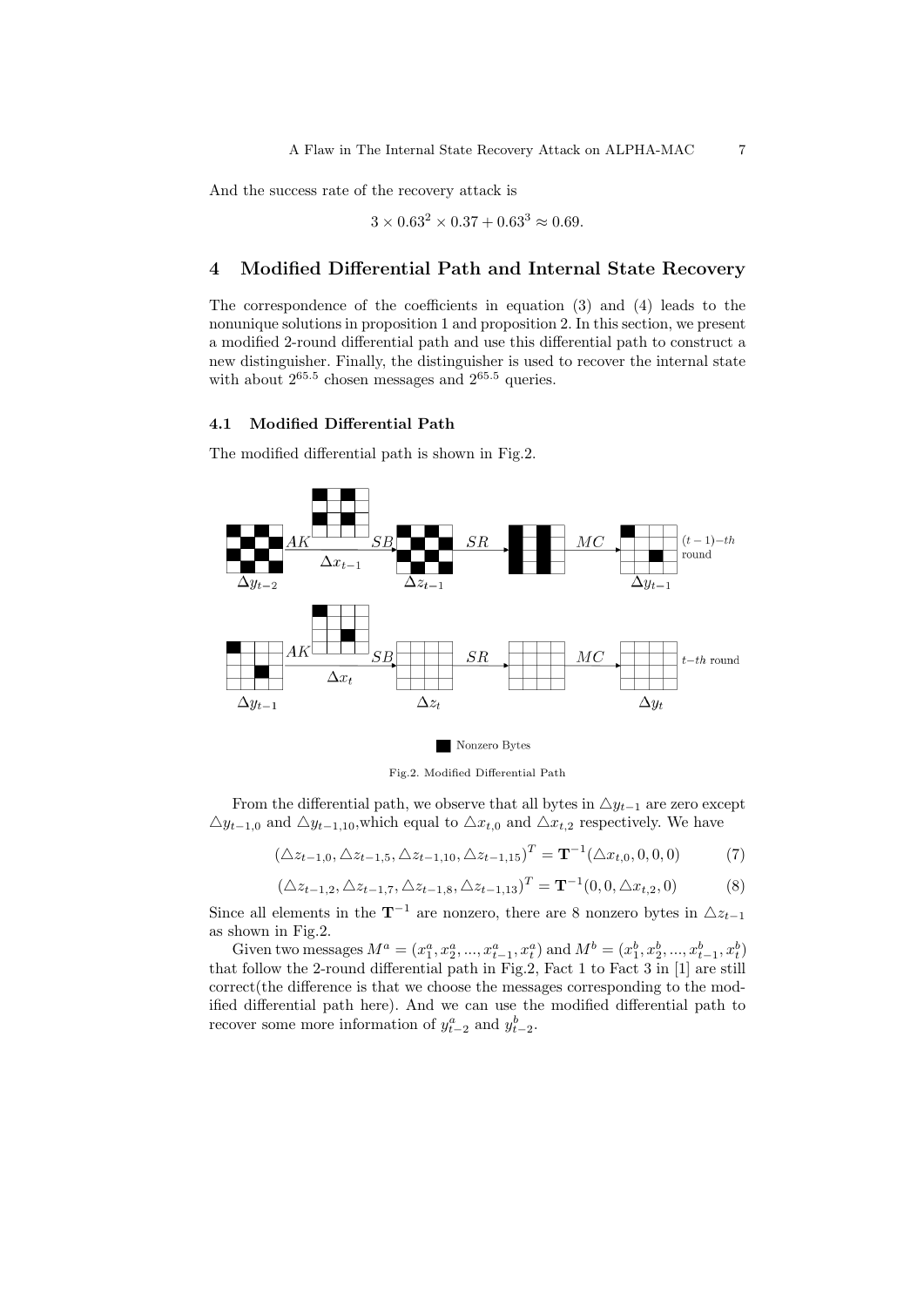8 Shengbao Wu, Mingsheng Wang, and Zheng Yuan

**Proposition 3.** Given  $M^a$  and  $M^b$  as shown above,  $(y_{t-2,2}^a, y_{t-2,2}^b)$  and  $(y_{t-2,8}^a,$  $y_{t-2,8}^b$  *can be recovered with*  $2^{16}$  *XOR operations and*  $2^9$  *chosen messages respectively.*

*Proof.* The proof is similar to that of Fact 2 in [1]. We only need to replace  $(x_{t-1,2}^a, x_{t-1,2}^b)$  by different  $(\overline{x_{t-1,2}^a}, x_{t-2,2}^b)$  and replace  $(x_{t-1,8}^a, x_{t-1,8}^b)$  by differ $ext{ent}$   $(\overline{x_{t-1,8}^a}, x_{t-2,8}^b)$ ). *⊓⊔*

Now, a new distinguisher can be builded similarly as that in [1]. Given a fixed word differential  $(\eta, 0, \gamma, 0)$ , choose two structures as follows:

$$
T_1 = \{M^a = (x_1^a, x_2^a, ..., x_{t-1}^a, x_t)\},
$$
  
\n
$$
T_2 = \{M^b = (x_1^b, x_2^b, ..., x_{t-1}^b, x_t \oplus (\eta, 0, \gamma, 0))\},
$$

where the message words  $(x_i^a, x_i^b)$  ( $i = 1, 2, ..., t - 1$ ) are randomly chosen, i.e., we choose  $\Delta x_{t-1}$  and  $\Delta x_t$  as shown in Fig.2. The distinguisher works in the following 3 steps:

- 1. Choose  $2^{64.5}$  messages with the form of structure  $T_1$  and  $T_2$  respectively. And query the MAC to obtain the corresponding MACs.
- 2. Search for collisions between the MACs of  $T_1$  and  $T_2$  by birthday attack, i.e., find message pair  $(M^a, M^b)$  such that MAC  $(M^a) = \text{MAC}(M^b)$ , where  $M^a \in T_1$  and  $M^b \in T_2$ . Randomly choose another pair  $(\overline{x_t^a}, x_t^b)$  to replace the last message word  $(x_t^a, x_t^b)$  of  $(M^a, M^b)$ , where  $\Delta \overline{x_t} = \Delta x_t$ . Obtain the MACs of the new message pair. If a collision occurs, we conclude that the MAC is ALRED-MAC, and go to step 3. Otherwise, the MAC is a random function.
- 3. Randomly choose  $2^8$  different  $(\overline{x_{t-1,0}^a}, x_{t-1,0}^b)$  to replace  $(x_{t-1,0}^a, x_{t-1,0}^b)$ . Query the MACs of these new message pairs. If a collision appears among them, the ALRED construction is claimed as the ALPHA-MAC. Otherwise, it's other ALRED MAC instance.

The complexity of this distinguishing attack is also 2<sup>65</sup>*.*<sup>5</sup> MAC queries and 2 65*.*5 chosen messages and its success rate is 0.63 from the birthday paradox.

## **4.2 Internal State Recovery**

In this section, according to the distinguisher which is based on the modified 2-round differential path, we recover the internal state  $y_0$ .

Denoted  $M^a = (x_1^a, x_2^a, ..., x_{t-1}^a, x_t^a)$  and  $M^b = (x_1^b, x_2^b, ..., x_{t-1}^b, x_t^b)$ . The process of internal state recovery attack is depicted in Fig.3, where the symbols '\*', '?' and '0' have the same meaning as in [1].

Firstly, by proposition 3 and algorithm  $A_2$ ,  $A_3$  in [1],  $(y_{t-2,0}^a, y_{t-2,0}^b, y_{t-2,2}^a)$  $y_{t-2,2}^b, y_{t-2,8}^a, y_{t-2,8}^b, y_{t-2,10}^a, y_{t-2,10}^b)$  can be recovered directly.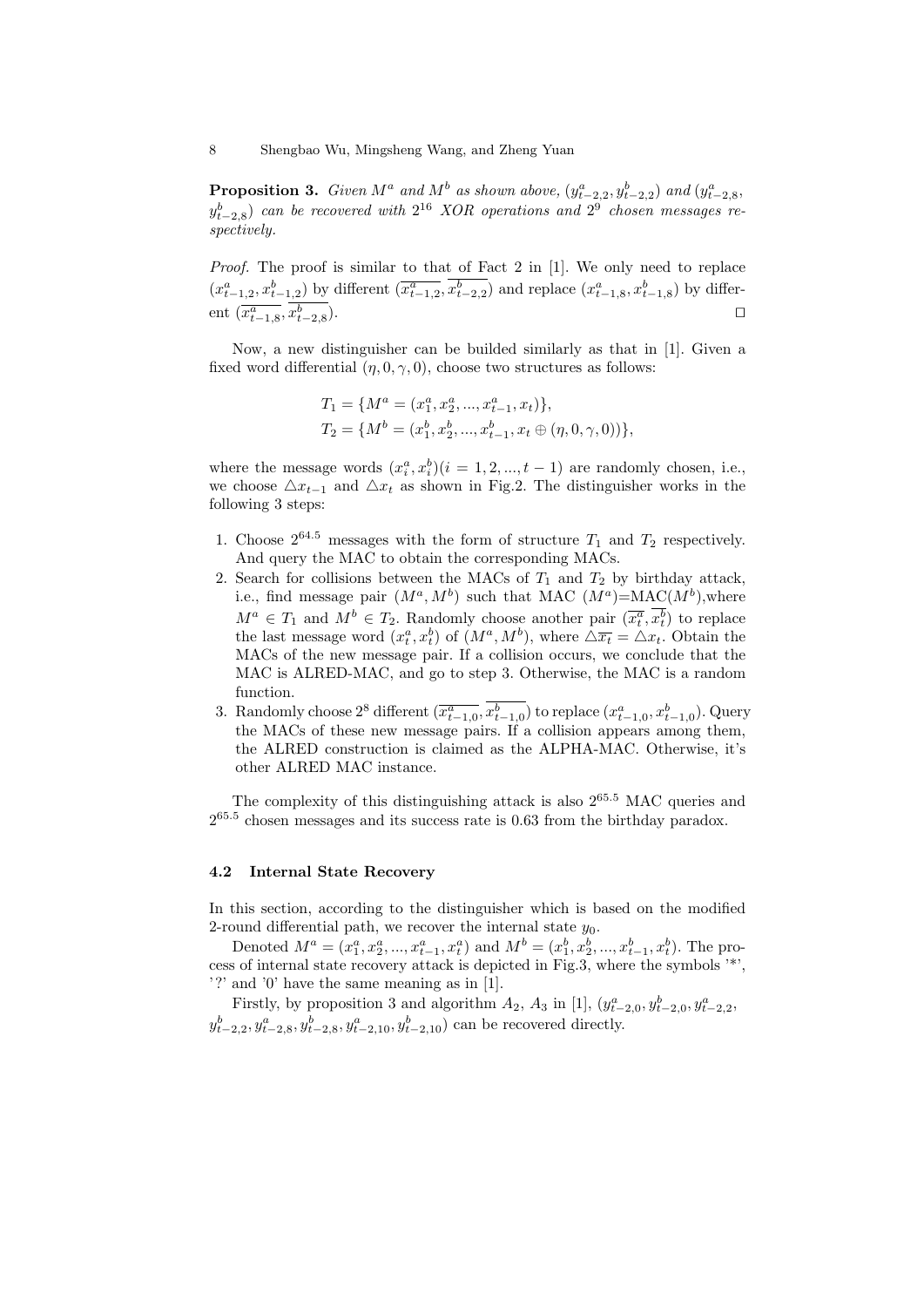*△y<sup>t</sup>−*<sup>3</sup> = 2 6 6 4 *∗* ? *∗* ? ? *∗* ? *∗ ∗* ? *∗* ? ? *∗* ? *∗* 3 7 7 5 *AK−*<sup>1</sup> *,SB−*<sup>1</sup> *←−−−−−−−− △z<sup>t</sup>−*<sup>2</sup> = 2 6 6 4 *∗* ? *∗* ? ? *∗* ? *∗ ∗* ? *∗* ? ? *∗* ? *∗* 3 7 7 5 *SR−*<sup>1</sup> *,MC−*<sup>1</sup> *←−−−−−−−− △y<sup>t</sup>−*<sup>2</sup> = 2 6 6 4 *∗* 0 *∗* 0 0 ? 0 ? *∗* 0 *∗* 0 0 ? 0 ? 3 7 7 5 *AK−*<sup>1</sup> *,SB−*<sup>1</sup> *←−−−−−−−− △z<sup>t</sup>−*<sup>1</sup> = 2 6 6 4 *∗* 0 *∗* 0 0 *∗* 0 *∗ ∗* 0 *∗* 0 0 *∗* 0 *∗* 3 7 7 5 *SR−*<sup>1</sup> *,MC−*<sup>1</sup> *←−−−−−−−− △y<sup>t</sup>−*<sup>1</sup> = 2 6 6 4 *△xt,*<sup>0</sup> 0 0 0 0 0 0 0 0 0 *△xt,*<sup>3</sup> 0 0 0 0 0 3 7 7 5

#### Fig.3. Internal State Recovery

Then, based on the following two equations:

$$
(\Delta z_{t-2,0}, \Delta z_{t-2,5}, \Delta z_{t-2,10}, \Delta z_{t-2,15})^T = \mathbf{T}^{-1}(\Delta y_{t-2,0}, 0, \Delta y_{t-2,8}, 0)^T
$$
(9)  

$$
(\Delta z_{t-2,2}, \Delta z_{t-2,7}, \Delta z_{t-2,8}, \Delta z_{t-2,13})^T = \mathbf{T}^{-1}(\Delta y_{t-2,2}, 0, \Delta y_{t-2,10}, 0)^T
$$
(10)

we can obtain the values  $(\Delta z_{t-2,0}, \Delta z_{t-2,5}, \Delta z_{t-2,10}, \Delta z_{t-2,15}, \Delta z_{t-2,2}, \Delta z_{t-2,7},$ *△z<sup>t</sup>−*2*,*8*, △z<sup>t</sup>−*2*,*13).And since Fact 4 is still correct(The only difference here is the choice of  $(x_{t-1}, x'_{t-1})$ . We should let  $\overline{\Delta x_{t-1,2}} \neq \Delta x_{t-1,2}$  in addition and select  $2^{16}$ different word pairs  $(x_{t-1}, x'_{t-1})$ .), the bytes  $(y_{t-3,0}^a, y_{t-3,0}^b, y_{t-3,2}^a, y_{t-3,2}^b, y_{t-3,8}^a,$  $y_{t-3,8}^b, y_{t-3,10}^a, y_{t-3,10}^b$  can be recovered.

Now, six equations related to the  $(y_{t-3,5}^a, y_{t-3,15}^a, y_{t-3,5}^b, y_{t-3,15}^b)$  are listed as follows:

$$
\begin{aligned} \triangle z_{t-2,5} &= \mathbf{S}(y_{t-3,5}^a) \oplus \mathbf{S}(y_{t-3,5}^b),\\ \triangle z_{t-2,15} &= \mathbf{S}(y_{t-3,15}^a) \oplus \mathbf{S}(y_{t-3,15}^b),\\ y_{t-2,0}^a &= 2\mathbf{S}(y_{t-3,0}^a \oplus x_{t-2,0}^a) \oplus 3\mathbf{S}(y_{t-3,5}^a) \oplus \mathbf{S}(y_{t-3,10}^a \oplus x_{t-2,3}^a) \oplus \mathbf{S}(y_{t-3,15}^a),\\ y_{t-2,0}^b &= 2\mathbf{S}(y_{t-3,0}^b \oplus x_{t-2,0}^b) \oplus 3\mathbf{S}(y_{t-3,5}^b) \oplus \mathbf{S}(y_{t-3,10}^b \oplus x_{t-2,3}^b) \oplus \mathbf{S}(y_{t-3,15}^b),\\ y_{t-2,8}^a &= \mathbf{S}(y_{t-3,0}^a \oplus x_{t-2,0}^a) \oplus \mathbf{S}(y_{t-3,5}^a) \oplus 2\mathbf{S}(y_{t-3,10}^a \oplus x_{t-2,3}^a) \oplus 3\mathbf{S}(y_{t-3,15}^a),\\ y_{t-2,8}^a &= \mathbf{S}(y_{t-3,0}^a \oplus x_{t-2,0}^a) \oplus \mathbf{S}(y_{t-3,5}^a) \oplus 2\mathbf{S}(y_{t-3,10}^a \oplus x_{t-2,3}^a) \oplus 3\mathbf{S}(y_{t-3,15}^a). \end{aligned}
$$

The correct  $(y_{t-3,5}^a, y_{t-3,15}^a, y_{t-3,5}^b, y_{t-3,15}^b)$  can be obtained by solving any four equations of them if their coefficient matrix's rank is 4, for example, the last four equations.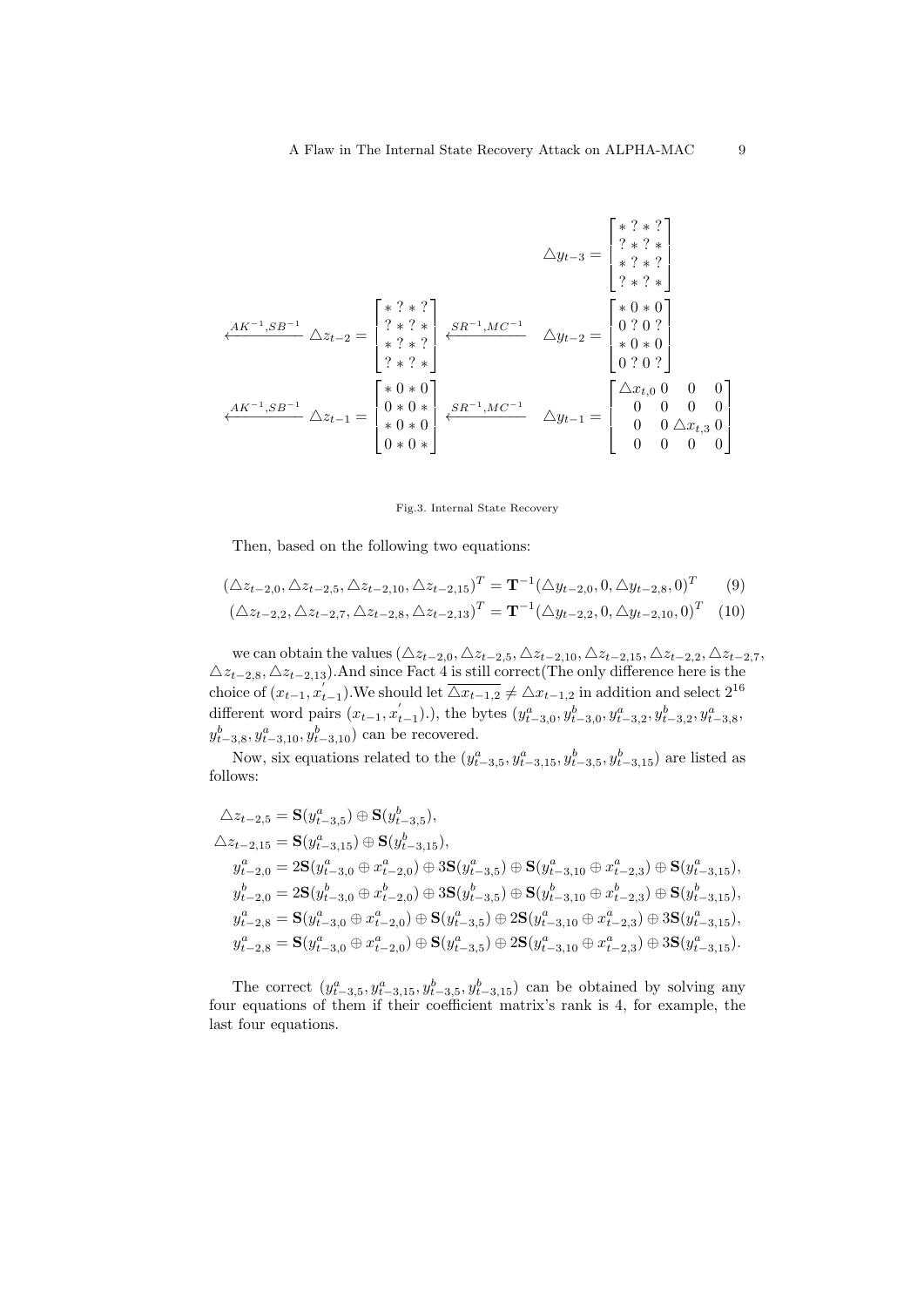Similarly, we have six equations related to the  $(y_{t-3,7}^a, y_{t-3,13}^a, y_{t-3,7}^b, y_{t-3,13}^b)$ as follows:

$$
\begin{aligned} &\triangle z_{t-2,7}=\mathbf{S}(y_{t-3,7}^a)\oplus\mathbf{S}(y_{t-3,7}^b),\\ &\triangle z_{t-2,13}=\mathbf{S}(y_{t-3,13}^a)\oplus\mathbf{S}(y_{t-3,13}^b),\\ &y_{t-2,2}^a=2\mathbf{S}(y_{t-3,2}^a\oplus x_{t-2,1}^a)\oplus3\mathbf{S}(y_{t-3,7}^a)\oplus\mathbf{S}(y_{t-3,8}^a\oplus x_{t-2,2}^a)\oplus\mathbf{S}(y_{t-3,13}^a),\\ &y_{t-2,2}^b=2\mathbf{S}(y_{t-3,2}^b\oplus x_{t-2,1}^b)\oplus3\mathbf{S}(y_{t-3,7}^b)\oplus\mathbf{S}(y_{t-3,8}^b\oplus x_{t-2,2}^b)\oplus\mathbf{S}(y_{t-3,13}^b),\\ &y_{t-2,10}^a=\mathbf{S}(y_{t-3,2}^a\oplus x_{t-2,1}^a)\oplus\mathbf{S}(y_{t-3,7}^a)\oplus2\mathbf{S}(y_{t-3,8}^a\oplus x_{t-2,2}^a)\oplus3\mathbf{S}(y_{t-3,13}^a),\\ &y_{t-2,10}^b=\mathbf{S}(y_{t-3,2}^b\oplus x_{t-2,1}^b)\oplus\mathbf{S}(y_{t-3,7}^b)\oplus2\mathbf{S}(y_{t-3,8}^b\oplus x_{t-2,2}^b)\oplus3\mathbf{S}(y_{t-3,13}^b). \end{aligned}
$$

And we can solve the right  $(y_{t-3,7}^a, y_{t-3,13}^a, y_{t-3,7}^b, y_{t-3,13}^b)$  by any four equations of them if their coefficient matrix's rank is 4.

Since only one solution can be solved from the 12 linear equations above, we know 8 bytes of  $y_{t-3}^a$  and 8 bytes of  $y_{t-3}^b$  respectively. We can recover the internal state  $y_0$  by using the same method as in [1]. And the recovery attack on the internal state  $y_0$  is completed.

Finally, we analyse the complexity of the whole attack. Based on the distinguisher constructed by the modified 2-round differential path, we conquer the problem that a unique solution can not be recovered in the step of recovering  $(y_{t-3,5}^a, y_{t-3,5}^b, y_{t-3,7}^a, y_{t-3,7}^b, y_{t-3,13}^a, y_{t-3,13}^b, y_{t-3,15}^a, y_{t-3,15}^b)$ . So, the complexity of the whole attack is dominated by the distinguishing attack, which is about 2 <sup>65</sup>*.*<sup>5</sup> queries and 2<sup>65</sup>*.*<sup>5</sup> chosen messages, with success rate 0*.*63.

#### **5 Conclusion**

In this article, we point out a flaw in the internal state recovery attack. It comes from the limitation of the 2-round differential path constructed in [1]. Then, a modified 2-round differential path which can provide more information to recover the internal state  $y_0$  is presented to conquer the limitation. And we obtain an attack with the same complexity as birthday attack. The second preimage attack can be perform as in [4] and a selective forgery attack can be performed as in [5] if  $y_0$  is known.

## **References**

- 1. Yuan, Z., Wang, W., Jia, K., Xu, G., Wang, X.: New Birthday Attacks on Some MACs Based on Block Ciphers. Advances in Cryptology - CRYPTO 2009
- 2. Yuan, Z., Jia, K., Wang, X.: Distinguishing and Forgery Attacks on ALRED and Its AES-based Instance ALPHA-MAC. Cryptology ePrint Archive, Report 2008/516(2008),http://eprint.iacr.org/2008/516
- 3. Daemen, J., Rijmen, V.: A New MAC Construction ALRED and A Specific Instance ALPHA-MAC. In: Gilber, H., Handschuh, H.(eds.) FSE 2005. LNCS, vol. 3557, pp. 1-17. Springer, Heidelberg(2005)